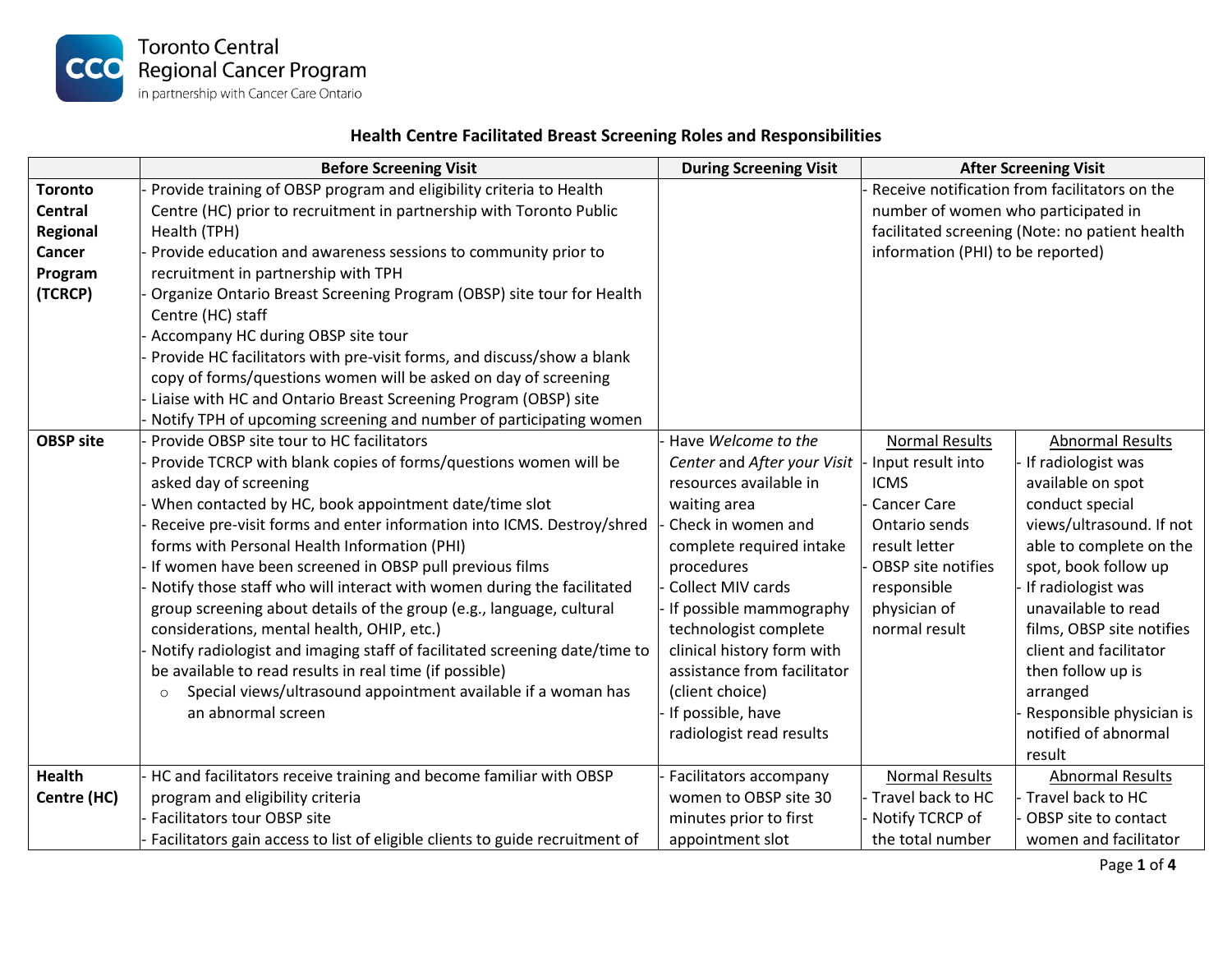

|                                        | <b>Before Screening Visit</b>                                                                                                                                                                                                                                                                                                                                                                                                                                                                                                                                                                                                                                                                                                                                                                                                                                                                                                                                                                                                                                                     | <b>During Screening Visit</b>                                                                                                                                                                                                                                                                                                               | <b>After Screening Visit</b>                                                                                                        |                                                                                                                                              |
|----------------------------------------|-----------------------------------------------------------------------------------------------------------------------------------------------------------------------------------------------------------------------------------------------------------------------------------------------------------------------------------------------------------------------------------------------------------------------------------------------------------------------------------------------------------------------------------------------------------------------------------------------------------------------------------------------------------------------------------------------------------------------------------------------------------------------------------------------------------------------------------------------------------------------------------------------------------------------------------------------------------------------------------------------------------------------------------------------------------------------------------|---------------------------------------------------------------------------------------------------------------------------------------------------------------------------------------------------------------------------------------------------------------------------------------------------------------------------------------------|-------------------------------------------------------------------------------------------------------------------------------------|----------------------------------------------------------------------------------------------------------------------------------------------|
|                                        | women through HC database<br>Connect with eligible women (i.e., one on one conversations)<br>Call OBSP site to book a date/time slot approximately 4 weeks in<br>advance.<br>Call TCRCP to notify them of the date of facilitated screened and<br>number of women booked<br>Notify eligible women of date/time of screening and recruit up to 5<br>women<br>Arrange transportation if required and notify women of meeting time<br>and location<br>Arrange for child care if needed<br>Ask eligible women who have been recruited to complete pre-visit<br>forms with facilitators assistance<br>Facilitator to go over with women the forms and questions they will be<br>asked the day of screening<br>Collect pre-visit forms<br>Send completed pre-visit forms to OBSP site via fax: 416 864 5788<br>If women has had a past mammogram at a non-OBSP site, attempt to<br>give previous films<br>Send specific details about the group of women to OBSP site via fax<br>Make responsible physician aware of future screening<br>Speak with TCRCP concerning process evaluation | Client choice in<br>facilitators involvement in<br>all of the following:<br>o Facilitators provide<br>translation if needed<br>○ Facilitators assist<br>women with consent<br>forms at intake<br>o Facilitators may<br>accompany women<br>into mammography<br>examination to assist<br>with clinical history<br>form and provide<br>support | of women<br>screened<br>Distribute future<br><b>Cancer Care</b><br>Ontario results<br>letters to the<br>women if HC<br>address used | to book follow up<br>Plan for follow-up of<br>screen detected<br>abnormality<br>Facilitator to continue<br>with woman through<br>her journey |
| <b>Toronto</b><br><b>Public Health</b> | Provide training to HC prior to recruitment in partnership with TCRCP<br>Provide education and awareness sessions to community prior to<br>recruitment in partnership with TCRCP<br>Receive notification from TCRCP of upcoming facilitated screening and<br>number of women                                                                                                                                                                                                                                                                                                                                                                                                                                                                                                                                                                                                                                                                                                                                                                                                      |                                                                                                                                                                                                                                                                                                                                             | Collect MIV cards from OBSP site<br>Mail MIV packages to women                                                                      |                                                                                                                                              |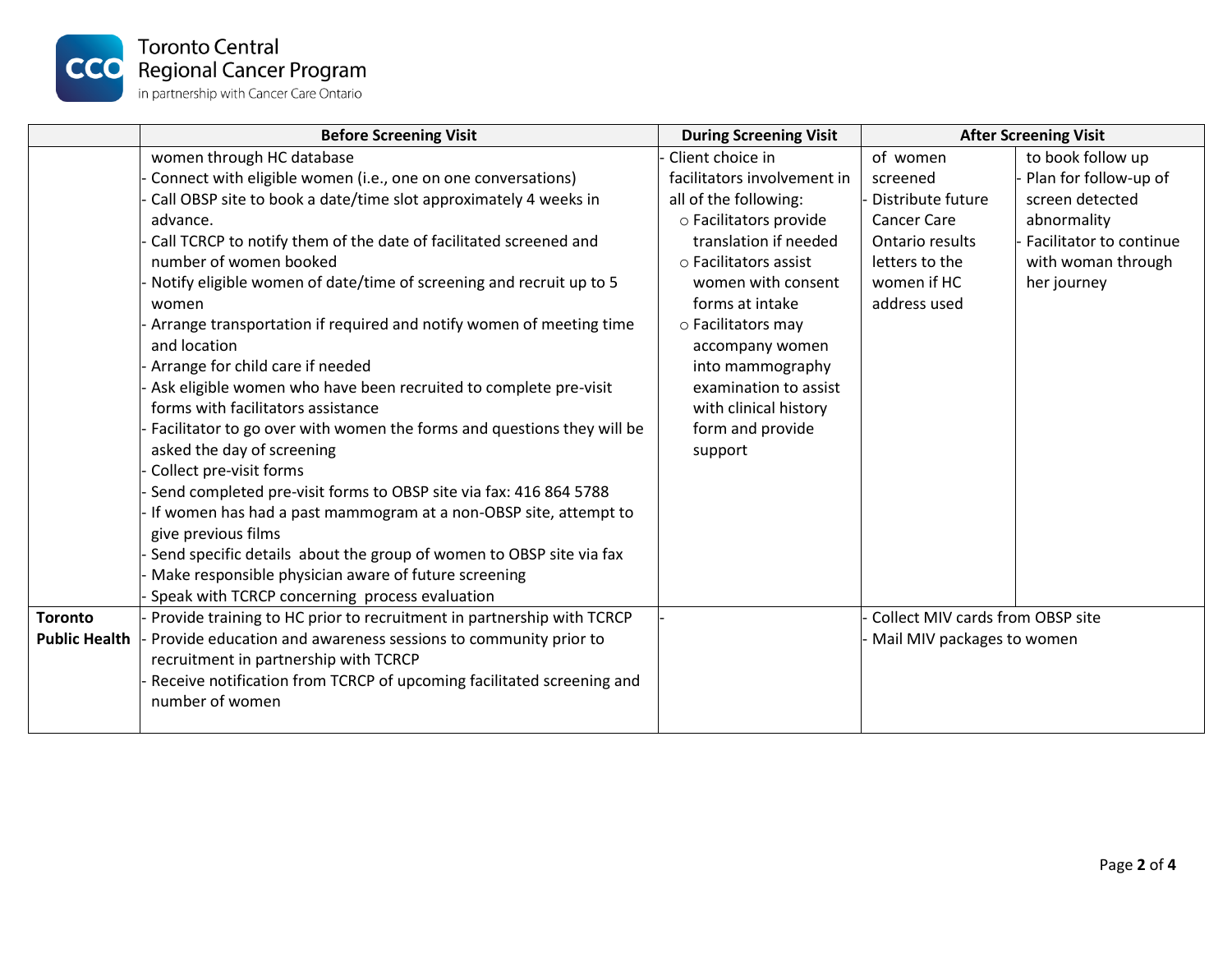

|                    | <b>Before Screening Visit</b>                                            | <b>During Screening Visit</b> | <b>After Screening Visit</b>     |                         |  |
|--------------------|--------------------------------------------------------------------------|-------------------------------|----------------------------------|-------------------------|--|
| Women              | Register for facilitated screening                                       | Complete intake and           | <b>Normal Results</b>            | <b>Abnormal Results</b> |  |
|                    | - Complete pre-visit form with assistance of facilitator and submit to   | consent forms with or         | - Receive MIV                    | Receive MIV package     |  |
|                    | facilitator                                                              | without assistance from       | package via mail                 | via mail                |  |
|                    | Be aware of the forms and questions they will be asked the day of        | facilitator                   | - Receive Cancer                 | Complete follow-up      |  |
|                    | screening                                                                | Complete MIV card and         | Care Ontario                     | tests                   |  |
|                    | Notify HC facilitator if they have had a past mammogram at a non OBSP    | submit to OBSP clerk          | correspondence                   |                         |  |
|                    | site. With the aid of the Facilitator, get these films and bring them to | Complete mammogram,           | letters                          |                         |  |
|                    | screening                                                                | woman's choice of the         |                                  |                         |  |
|                    | If woman is unable to attend the appointment, ask women to notify        | facilitators involved         |                                  |                         |  |
|                    | facilitator 24 hours in advance                                          | throughout the process        |                                  |                         |  |
| <b>Cancer Care</b> |                                                                          |                               | - Send normal results and recall |                         |  |
| Ontario            |                                                                          |                               | correspondence letters           |                         |  |